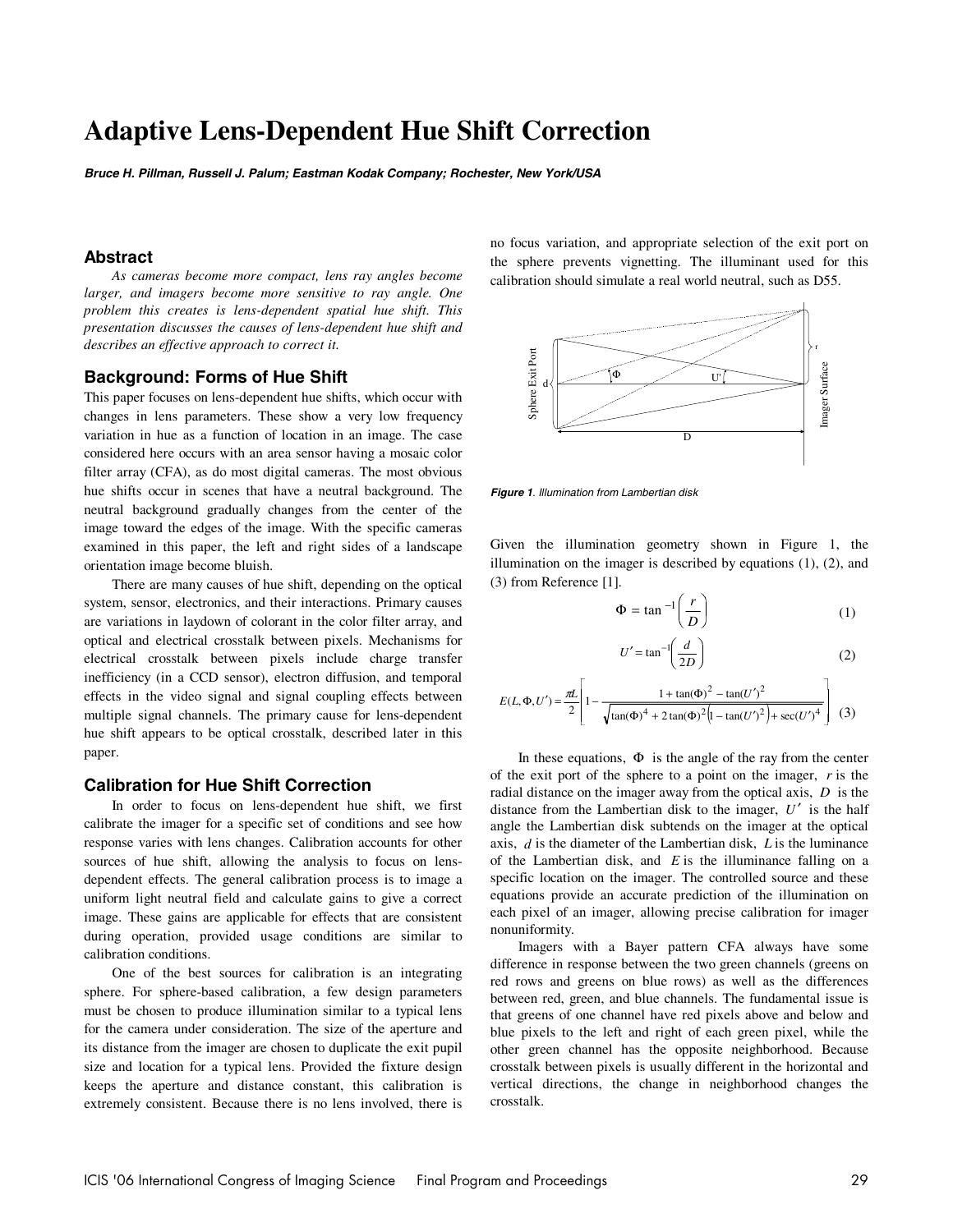The split in green channels is driven by crosstalk from other color channels (from red and blue into green). Crosstalk also occurs from green into red and blue, but because each red (or blue) pixel has an identical neighborhood, the crosstalk does not induce particular patterns. Performing a gain calibration to match the two green channels is possible if the green channel differences are constant over a range of illuminants, brightness, and scene colors, and if calibration conditions simulate actual use conditions. Calibration can make things worse if use conditions are very different from calibration conditions or if green channel split varies significantly over use conditions.

#### **Lens-Dependent Hue Shift**

After calibration for a nominal condition, hue shift that changes with lens variations is the lens-dependent component of hue shift. The first step toward a robust solution is to understand why hue shift depends on lens parameters. The primary cause of lens-dependent optical crosstalk is the distance from the CFA to the photo sites on the imager. The distance can be comparable to the pixel pitch. As shown in Figure 2, as the distance from the optical axis to a pixel increases, the cone of light rays striking each pixel begins to strike more of the neighboring pixel. Signal sensed in the neighboring pixel is interpreted as having a different color, so this causes shifts in the apparent channel response. Figure 2 is not to scale in order to make the geometric effects clearly visible.



*Figure 2. Illumination of imager with lens* 

The exit pupil diameter and distance from the imager control the cone of light rays striking each pixel on the imager. With most lenses, the distance from the exit pupil to the imager changes with focus changes. Most zoom lenses also change distance with changes in focal length. The f/number of the lens affects the diameter of the exit pupil. Generally, the distance from an exit pupil to an imager has a larger impact on uniformity than does the diameter of the exit pupil, however, both can be significant.

The illuminant and colors in the scene also change crosstalk effects. They change the relative signal level in the different color channels, and hence the signal that leaks into adjacent pixels. The pixel design of the sensor is also significant. Most pixels have asymmetry in their layout, meaning that hue shift will not be a simple function of distance from the optical axis, but will be different horizontally and vertically, and possibly vary between left and right or top and bottom. In general, the problems caused by large ray angles get worse with smaller pixels and smaller fill factors. Lens-dependent hue shift produces response changes of up to 30%.

## **Correction of Lens-Dependent Hue Shift**

Optical crosstalk involves signals leaking between pixels, so convolution-based correction is logical. However, crosstalk is typically less than 10%, so the center coefficient in the kernel is far more significant that any of the others. Correcting the center pixel with a gain correction provides most of the necessary correction. Because a convolution approach requires more detailed modeling and roughly ten times as much processing, we chose to use a gain-based correction.

Our adaptive hue correction, shown in Figure 3, is based on the observation that gain correction surfaces for many lenses have a similar shape, although they are different in magnitude. Lensdependent hue shift is a very low frequency phenomenon, allowing use of very low-resolution images for storing and estimating the correction. The first step in correction is paxelization (block averaging and subsampling) to create a small 4-channel image from the full resolution CFA image. In this paper, analysis and hue correction images are based on paxelized images of 48 paxels  $\times$  72 paxels. We store nominal gain correction surfaces for red and blue, which are scaled to control the correction for red and blue. In addition, the GoB channel is adjusted to match the GoR channel.



*Figure 3. Adaptive hue correction flow*

This approach has the advantage of allowing the overall shape of red, green, and blue corrections to be independent. It also allows good precision for correction, as the gain surfaces can be scaled essentially continuously. It also simplifies adjustment of the gain surface to one degree of freedom for red and one degree of freedom for blue. Finally, it allows very good correction of the GoB channel with a very simple objective function, minimizing GNU.

Scaling of the red and blue gain surfaces is shown in Equation (4), where  $S_I$  is strength, *I* is 4096 (1.0),  $G_i$  is the initial surface,  $G_s$  is the scaled surface, and x and y are indices for row and column.

$$
G_s(x, y) = [G_i(x, y) - I] \times S_1 + I
$$
 (4)

Example initial red and blue gain surfaces are shown in Figures 5 and 6. The initial red gains range from 1.0 to 1.03, a fairly modest correction. The blue gains range from 1.0 to 1.1. The gains are stored as integers, with 4096 representing a gain of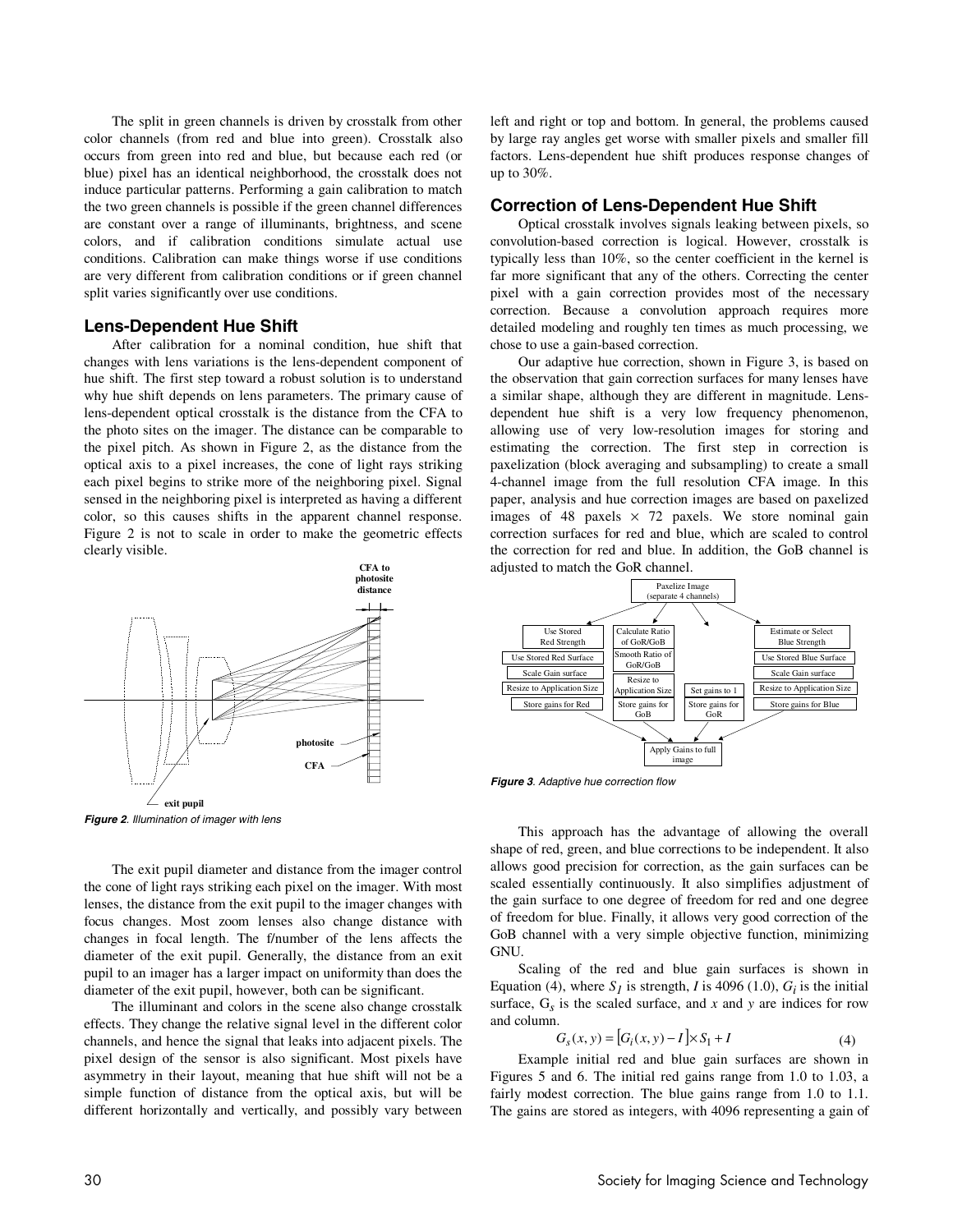1.0. Because the red gain correction for this camera was small, we decided to leave it fixed, simplifying the user interface. The range of the blue correction is large enough to justify adjustment for different conditions.

The gain surface correction described here corrects hue shift to within several percent. Examples of hue shift profiles are shown in Figures 6 and 7. The profiles show the GoR/blue ratio for the central rows of an image of a daylight neutral flat field. The UnCorr profiles show a substantial drop in GoR/blue toward the edges. The Corr profiles show the response after correction.



*Figure 4. Initial red gain surface*



*Figure 5. Initial blue gain surface* 



*Figure 6. GoR/blue profiles, 85 mm Macro lens* 

Figure 6 shows profiles for an 85 mm Macro lens at different f/numbers and focus distances. The magnitude of correction changes with f/number and with focus distance. Figure 7 shows the profiles for a 28 mm lens, for different focus distances and f/numbers. Focus and f/number changes have a smaller impact with this lens.



*Figure 7. GoR/blue profiles, 28 mm lens* 

Because the blue correction strength is a single parameter, it is fairly amenable to a simple slider-based user adjustment. This approach works well for users who have time and skill, but is labor-intensive. It is possible to use data reported from the lens (such as aperture, focal length, and focus distance) to estimate correction strength. Unfortunately, this breaks down with interchangeable lenses. Lenses of different designs have different exit pupil locations, even if they have the same focal length. This means adjustment based only on lens data is not completely reliable. For best reliability, estimation of the blue strength correction should be based on the image data itself.

Automatic strength estimation must estimate blue correction strength to reasonable tolerances. It is not necessary to be perfectly accurate, because manual control is also available. The enabling insight for correction strength estimation is that lensdependent hue shift is primarily a horizontal gradient in the blue/green ratio, as shown in Figure 8.



*Figure 8. Blue/green gradient, nominal*